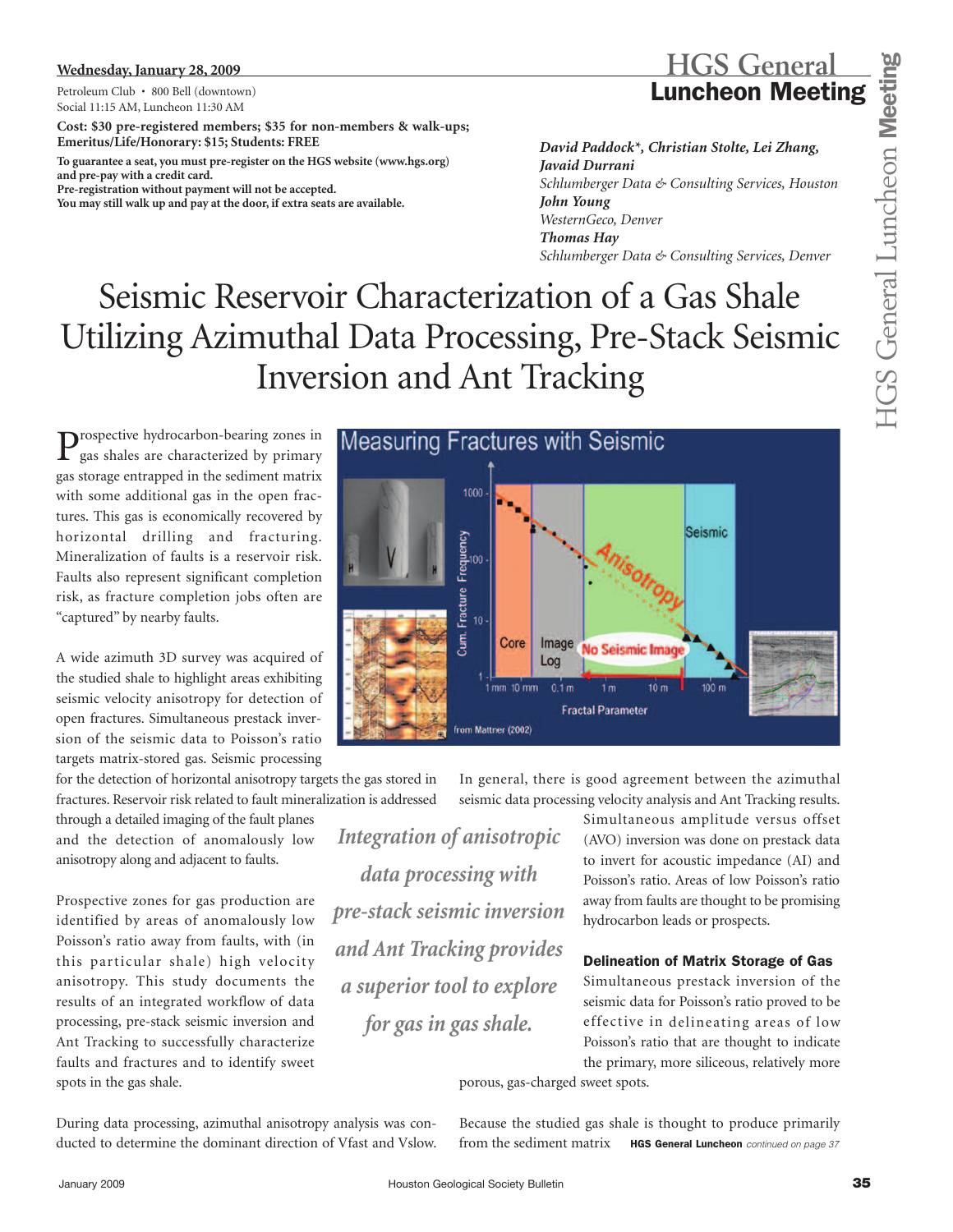rather than open fractures, the inversion was run on a full-azimuth basis. In a shale where open fractures are more important, we would recommend running the inversion twice, once on the fast-direction data (as determined by the azimuthal anisotropic data processing) and separately on the slow-direction data. The fastdirection would give a good measure of the matrix-only effects of lithology, porosity, and charge. The slow direction would provide, by comparison, a measure of the effects of gas-charged open fractures.

## **Delineation of Gas-Charged Open Fractures**

Azimuthal velocity analysis for anisotropy was used to delineate areas of open fracturing

and stored stress. Comparisons of well productivity with rock physics seismic attributes have revealed that wells drilled into areas of high anisotropy in this particular shale have anomalously long-lived production, presumably from more effective fracture completions.

#### **VFast - VSlow** Fractogram:



## Map view at target

- Displays azimuthal variations in anisotropy
	- low indicates little fracturing and small differential stress
	- high indicates higher fracture storage of gas, and large differential stress
- **Results from Ant Tracking** complements analysis

## **Detailed Imaging of Faulting**

Ant Tracking reduces the risk of drilling near faults (a reservoir risk due to expected mineralization) by providing a high resolution image of fractures and faults beyond what can be interpreted from conventional seismic data. Faults were expected to be mineralized, with some mineralization extending out into the surrounding shales. **HGS General Luncheon** *continued on page 39*